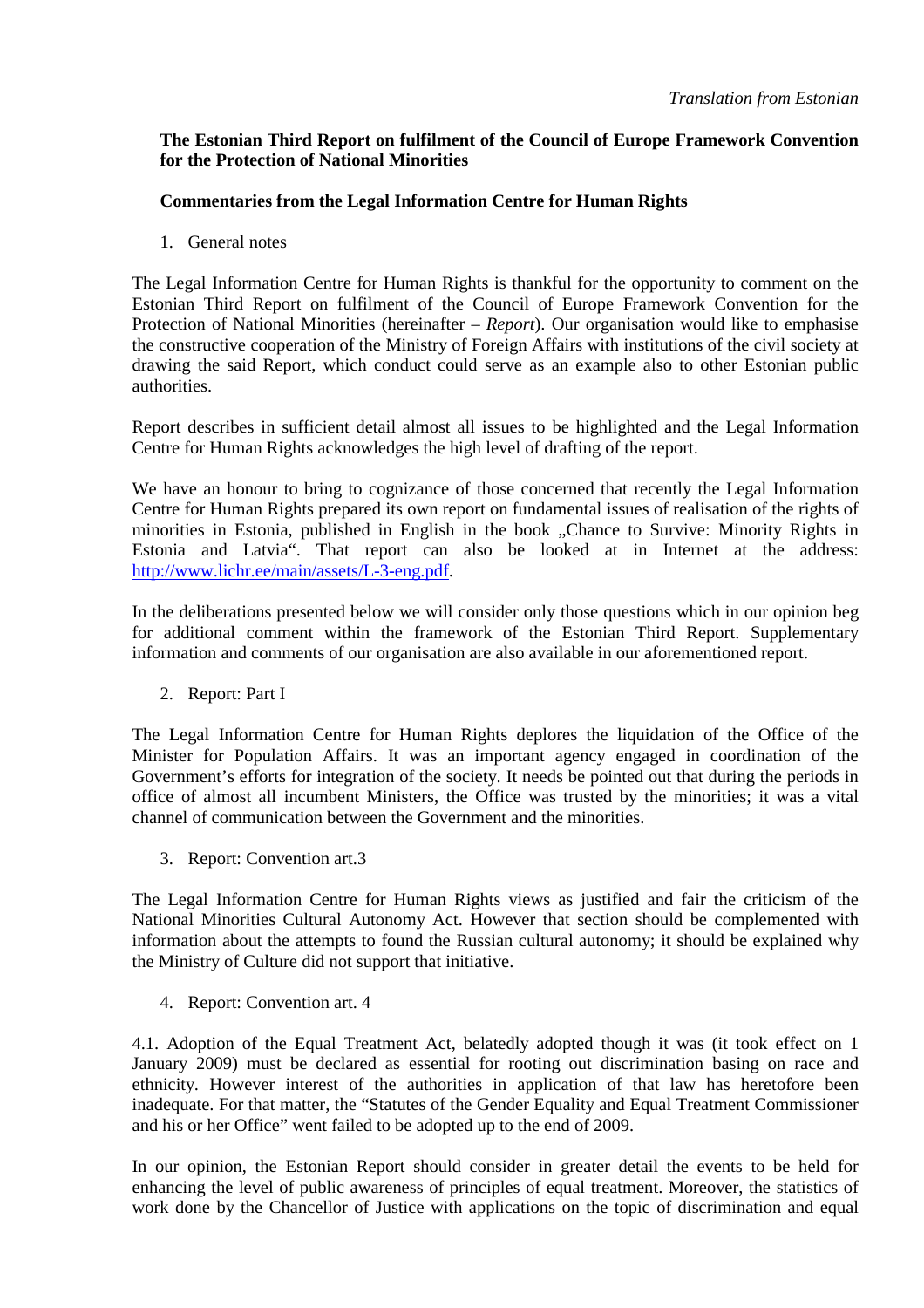treatment should be emphasised. Let it be recalled that as from 2004 the power to promote the principle of equal treatment in Estonia has been vested in Chancellor of Justice.

4.2 When describing the measures stimulating the naturalisation process the respective statistics should be presented. In recent years that process has become slow (in 2009, 1,670 persons were naturalised, while in 2008 – 2,124 persons). Decrease of the number of individuals with undefined citizenship can only partially be accounted for by obtaining by them of the Estonian citizenship. The Legal Information Centre for Human Rights recalls that by reference to various sociological surveys, impediments at obtaining the Estonian citizenship are the language barrier and psychological difficulties (see e.g. Integration Monitoring 2008, http://www.meis.ee/raamatukogu?book id=196). Of no lesser significance is also the fact that entitled to get naturalised under a preferential procedure are only the persons born before 1 January 1930.

4.3. Data on ethnic composition of the convicted individuals are available in Estonian Prison System and Probation Supervision Yearbook (Figure 9), see http://www.vangla.ee/orb.aw/class=file/action=preview/id=35787/Vanglate\_aastaraamat\_2007.pdf .

## 5. Report: Convention art.6

The Legal Information Centre for Human Rights deems it essential to point out that the Penal Code §151 was amended in 2006 (RT I 2006, 31, 234). Now a person can be only brought to justice for inciting hatred, violence or discrimination provided it causes danger to an individual's life, health or property. At such *corpus delicti* (elements of crime) it is for instance impossible to bring to justice those people who use hate speech in mass media. The attitude to that issue by Estonian authorities should be made mention of, even more so because the number of proceedings initiated on the basis of that clause has dramatically dropped.

#### 6. Report: Convention art.7

It is impossible to ignore, in the context of the given clause the April 2007 events and amendments in legislation directly prompted by them.

The Legal Information Centre for Human Rights holds that after amendments of 2009, the Penal Code §239 can be used against participants of peaceful demonstrations, if those coincide temporally (also accidentally) with mass disturbance (the so-called ignoring of a legal order, the call to ignore the service duty). Apparently non-proportionate is presently the possibility specified by Aliens' Act to deprive a person of residence permit for any whatsoever anti-state deliberate criminal offences (RT I 2009, 51, 347), e.g. in case of convicting an alien on the basis of Penal Code §249 (disgracing of an official symbol of a foreign country and international organisation). Those issues need additional consideration in the Report.

## 7. Report: Convention art.8

Report should specify the progress in consideration of the question concerning lease to the Estonian Orthodox Church of the Moscow Patriarchate of the property that used to belong to the Estonian Apostolic Orthodox Church.

#### 8. Report: Convention art.9

Authors of the Report failed to pay any attention to the Russian-language printed media of Estonia. Changes those have undergone in recent years should be described.